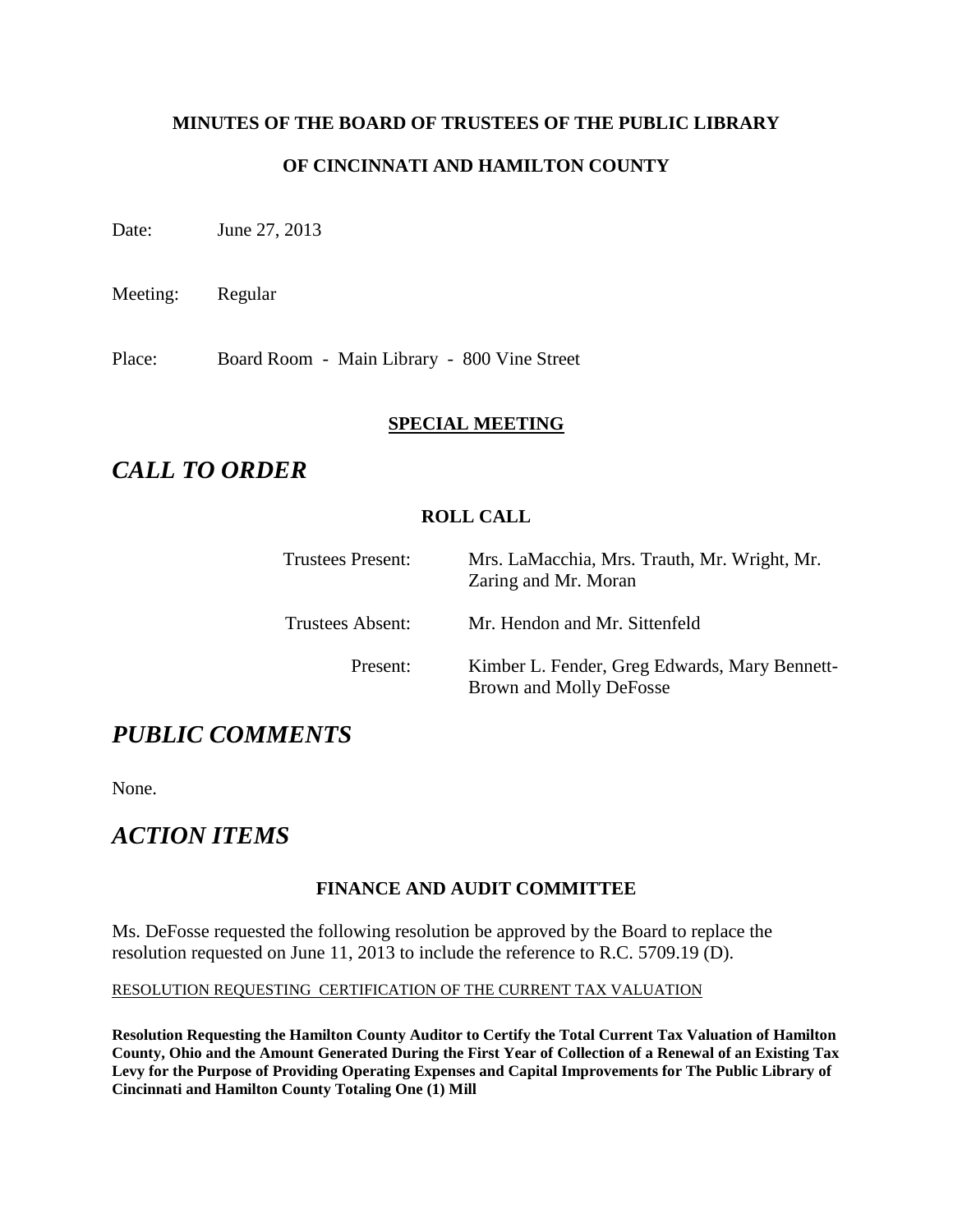**WHEREAS**, the Board wishes to initiate proceedings for the submission to the electors of Hamilton County at the general election to be held November 5, 2013, the question of a renewal of an existing levy for the purpose of providing operating expenses and capital improvements for the Public Library of Cincinnati and Hamilton County in accordance with RC 5705.19 (D);

**NOW, THEREFORE BE IT RESOLVED**, by the Board of Trustees of The Public Library of Cincinnati and Hamilton County, Hamilton County, Ohio, two-thirds of all of the member thereof concurring, that:

Section 1. It is necessary to assess the renewal of an existing levy for the purpose of providing operating expenses and capital improvements for the Public Library of Cincinnati and Hamilton County of the Library.

Section 2. The Hamilton County Auditor is hereby requested to certify the total current tax valuation of Hamilton County and the amount to be generated during the first year of collection of a the renewal of an existing levy for the benefit of the Library at a rate not exceeding 1 mill for each dollar of valuation for operating expenses and capital improvements of the Library.

Section 3. The Fiscal Officer, Clerk of this Board is hereby authorized and directed to deliver a certified copy of this resolution to the Hamilton County Auditor.

Mrs. LaMacchia moved to approve the resolution. Mr. Wright seconded.

Voting for the motion: Mrs. Trauth, Mr. Zaring, Mrs. LaMacchia, Mr. Wright, and Mr. Moran…5 ayes. The motion carried **(17-2013)**.

Ms. DeFosse requested the following resolution be approved:

RESOLUTION DECLARING THAT THE AMOUNT OF TAXES WHICH MAY BE RAISED WITHIN THE TEN-MILL LIMITATION BY LEVIS ON THE CURRENT TAX DUPLICATE WILL BE INSUFFUCUENT TO PROVIDE AN ADEQUATE AMOUNT FOR THE NECESSARY OPERATING EXPENSES AND NECESSARY CAPITAL IMPORVEMENTS OF THE PUBLIC LIBRARY OF CINCINNATI AND HAMILTON COUNTY AND THAT IS NECESSARY TO LEVY A TAX IN EXCESS OF THE TEN-MILL AT RATE NOT TO EXCEED ONE MIL

#### BY THE BOARD:

WHEREAS, the Board of Library Trustees of The Public Library of Cincinnati and Hamilton County has determined in accordance with R.C. 5705.19 (D) that the amount of taxes which may be raised within the ten-mill limitation by levies on the current tax duplicate will be insufficient to provide an adequate amount for the operating expenses and necessary capital improvements of The Public Library of Cincinnati and Hamilton County; and

WHEREAS, the Board of Library Trustees of The Public Library of Cincinnati and Hamilton County, has determined that it is necessary that additional taxes be levied for operating expenses and necessary capital improvements for 2015, 2016, 2017, 2018, 2019, 2020, 2021, 2022, 2023 and 2024;

NOW, THEREFORE, BE IT RESOLVED by the Board of Library Trustees of The Public Library of Cincinnati and Hamilton County, that it is necessary to levy a tax in excess of the ten-mill limitation for the purpose of providing an adequate amount operating expenses and necessary capital improvements of The Public Library of Cincinnati and Hamilton County for 2015, 2016, 2017, 2018, 2019, 2020, 2021, 2022, 2023 and 2024 at a rate not exceeding onemill for each one dollar (\$1.00) of valuation, which is the renewal of a current tax levy, to be in effect for a period of ten year (10) years levied on the 2014, 2015, 2016, 2017, 2018, 2019, 2020, 2021, 2022 and 2023 tax duplicates for operating expenses and capital improvements of the Library, and that the question of levying a tax be submitted to the electorate of Hamilton County, Ohio, at the general election to be held on November 5, 2013, as provided for in R.C. 5705.23.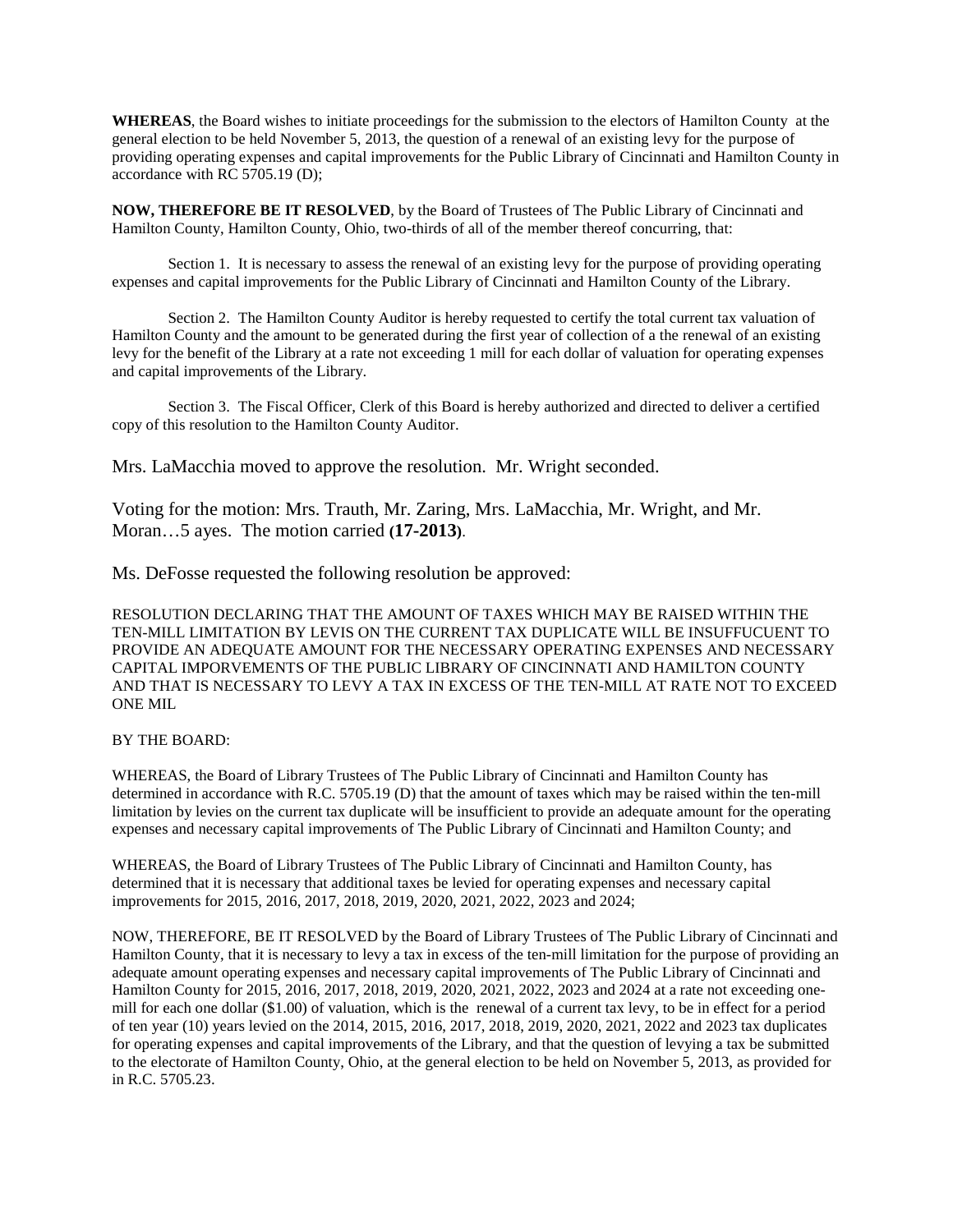BE IT FURTHER RESOLVED that the form of ballot cast at such election shall be:

#### PROPOSED TAX LEVY

## A RENEWAL OF AN EXISTING TAX LEVY FOR THE PURPOSE OF PROVIDING OPERATIONAL SUPPORT FOR THE PUBLIC LIBRARY OF CINCINNATI AND HAMILTON COUNTY TOTALING ONE (1) MILL

For the Public Library of Cincinnati & Hamilton County Operating Expenditures

A Majority Affirmative Vote is Necessary for Passage

A renewal of an existing tax levy for the benefit of The Public Library of Cincinnati and Hamilton County for the purpose of providing operating expenses and capital improvements, at a rate not exceeding one (1) mill for each one dollar of valuation for 10 years to be levied on the 2014, 2015, 2016, 2017, 2018, 2019, 2020, 2021, 2022, and 2023 tax duplicates

| FOR THE TAX LEVY            |
|-----------------------------|
|                             |
| <b>AGAINST THE TAX LEVY</b> |

#### and

BE IT FURTHER RESOLVED that the Clerk of this Board be and is hereby directed to transmit a certified copy of this resolution, together with the certification of the County Auditor as required by R.C. 5703, to the Board of County Commissioners, Hamilton County, Ohio who is directed to transmit a copy of this resolution to the Board of Elections, Hamilton County, Ohio. The Board of Elections shall submit the proposal to the electors of this County at the general election to be held on November 5, 2013. The Board of Elections shall make the necessary arrangements for the submission of the proposed tax levy to the elector s in accordance with the Revised Code, and such election shall be held on the date specified in this resolution, and the clerk of the Board of Elections shall cause notice of said election to be published once a week for four (4) consecutive weeks in a newspaper of general circulation in Hamilton Counting stating the purposed of said levy, the rate of said levy expressed in dollars and cents for each one hundred dollars of valuation as well as in mills for each one dollar of valuation, and the number of years during which said tax rate shall be in effect as heretofore specified, and the time and place of holding the elections, and

BE IT FURTHER RESOLVED that the Clerk of said Board of Elections is hereby directed to certify the results of said election immediately after the canvass by said Board of Elections to the taxing authority of Hamilton County in order to permit the extensions of such levy, if approved by the electorate, upon the 2014, 2015, 2016, 2017, 2018, 2019, 2020, 2021, 2022 and 2023 tax lists and duplicates.